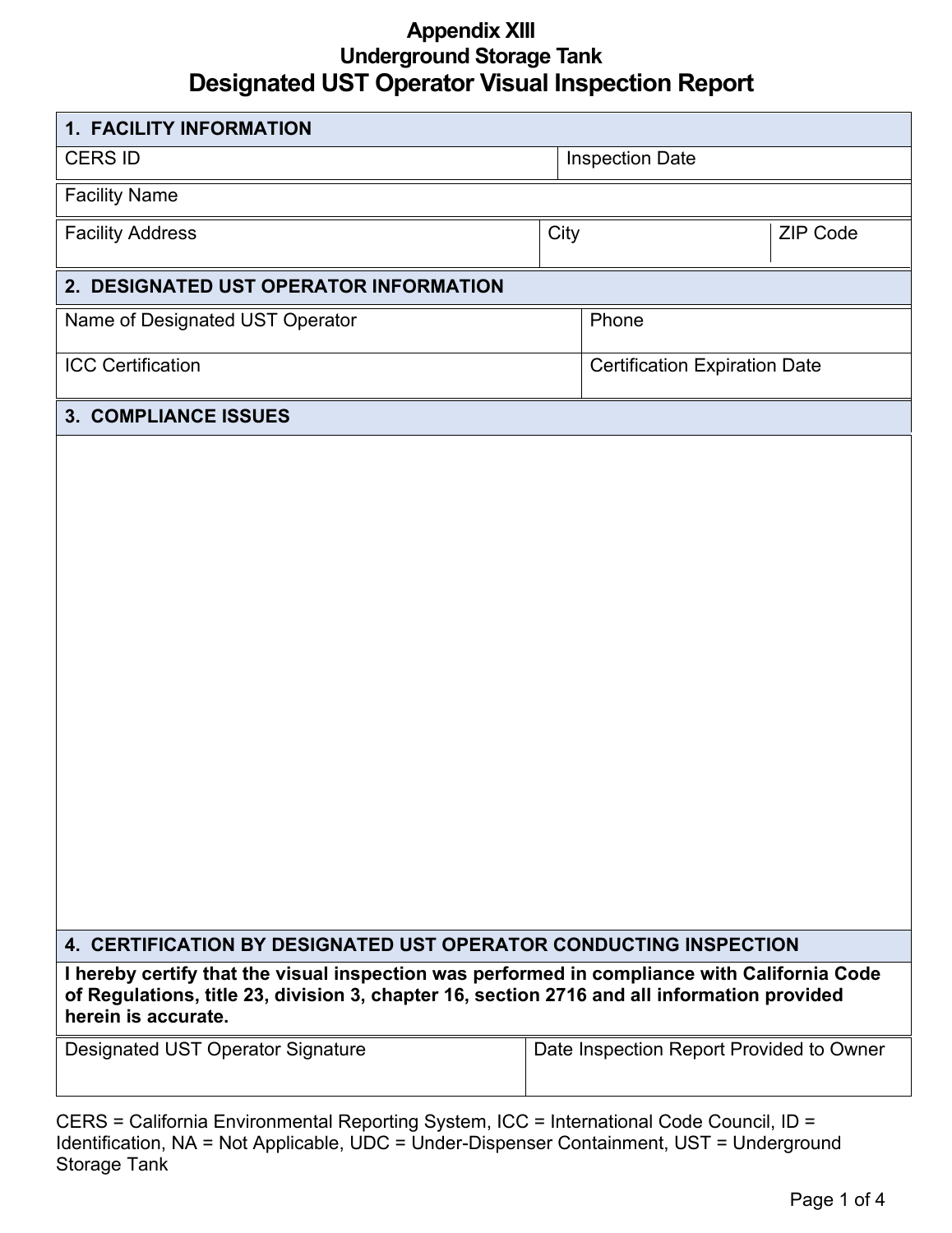# **Underground Storage Tank Designated UST Operator Visual Inspection Report**

|                                                                                                                                                                                               | 5. OWNER/OPERATOR DESCRIPTION OF FOLLOW-UP ACTION |     |        |           |  |  |  |  |
|-----------------------------------------------------------------------------------------------------------------------------------------------------------------------------------------------|---------------------------------------------------|-----|--------|-----------|--|--|--|--|
| Number the follow up actions to correspond to appropriate compliance issues from Section 3.                                                                                                   |                                                   |     |        |           |  |  |  |  |
|                                                                                                                                                                                               |                                                   |     |        |           |  |  |  |  |
|                                                                                                                                                                                               |                                                   |     |        |           |  |  |  |  |
|                                                                                                                                                                                               |                                                   |     |        |           |  |  |  |  |
|                                                                                                                                                                                               |                                                   |     |        |           |  |  |  |  |
|                                                                                                                                                                                               |                                                   |     |        |           |  |  |  |  |
|                                                                                                                                                                                               |                                                   |     |        |           |  |  |  |  |
|                                                                                                                                                                                               |                                                   |     |        |           |  |  |  |  |
|                                                                                                                                                                                               |                                                   |     |        |           |  |  |  |  |
|                                                                                                                                                                                               |                                                   |     |        |           |  |  |  |  |
|                                                                                                                                                                                               |                                                   |     |        |           |  |  |  |  |
|                                                                                                                                                                                               |                                                   |     |        |           |  |  |  |  |
|                                                                                                                                                                                               |                                                   |     |        |           |  |  |  |  |
|                                                                                                                                                                                               |                                                   |     |        |           |  |  |  |  |
|                                                                                                                                                                                               |                                                   |     |        |           |  |  |  |  |
| 6. OWNER / OPERATOR ACKNOWLEDGEMENT OF INSPECTION RESULTS                                                                                                                                     |                                                   |     |        |           |  |  |  |  |
| I have reviewed the results of the designated UST operator inspection report and provided a<br>description of the action(s) taken or to be taken to correct any compliance issues discovered. |                                                   |     |        |           |  |  |  |  |
| Name of UST Owner / Operator (print)                                                                                                                                                          |                                                   |     |        |           |  |  |  |  |
|                                                                                                                                                                                               |                                                   |     |        |           |  |  |  |  |
|                                                                                                                                                                                               |                                                   |     |        |           |  |  |  |  |
| <b>UST Owner/Operator Signature</b>                                                                                                                                                           | Date Signed                                       |     |        |           |  |  |  |  |
|                                                                                                                                                                                               |                                                   |     |        |           |  |  |  |  |
| <b>7. INSPECTION HISTORY</b>                                                                                                                                                                  |                                                   |     |        |           |  |  |  |  |
| Has each follow-up action of Section 3 from the previous Designated UST                                                                                                                       |                                                   | Yes | No     | <b>NA</b> |  |  |  |  |
| Operator Inspection Report been completed appropriately?<br>(Attach documentation verifying appropriate service to this report.)                                                              |                                                   |     | ℾ      |           |  |  |  |  |
| 8. RELEASE DETECTION ALARM HISTORY                                                                                                                                                            |                                                   |     |        |           |  |  |  |  |
| Attach a copy of the alarm history report/log to this report.                                                                                                                                 |                                                   | Yes | No     | <b>NA</b> |  |  |  |  |
| Is the monitoring system powered on and in proper operating mode?                                                                                                                             |                                                   |     | $\Box$ |           |  |  |  |  |
| Has each alarm since the previous inspection been responded to appropriately?                                                                                                                 |                                                   |     | Г      |           |  |  |  |  |
| (Attach documentation verifying appropriate service to this report.)                                                                                                                          |                                                   |     |        |           |  |  |  |  |
| Have all containment sumps, that have had an alarm since the previous                                                                                                                         |                                                   |     | Г      |           |  |  |  |  |
| designated UST operator inspection report, been responded to by a qualified<br>service technician?                                                                                            |                                                   |     |        |           |  |  |  |  |

*All answers marked "No" must be described by the designated UST operator in Section 3.*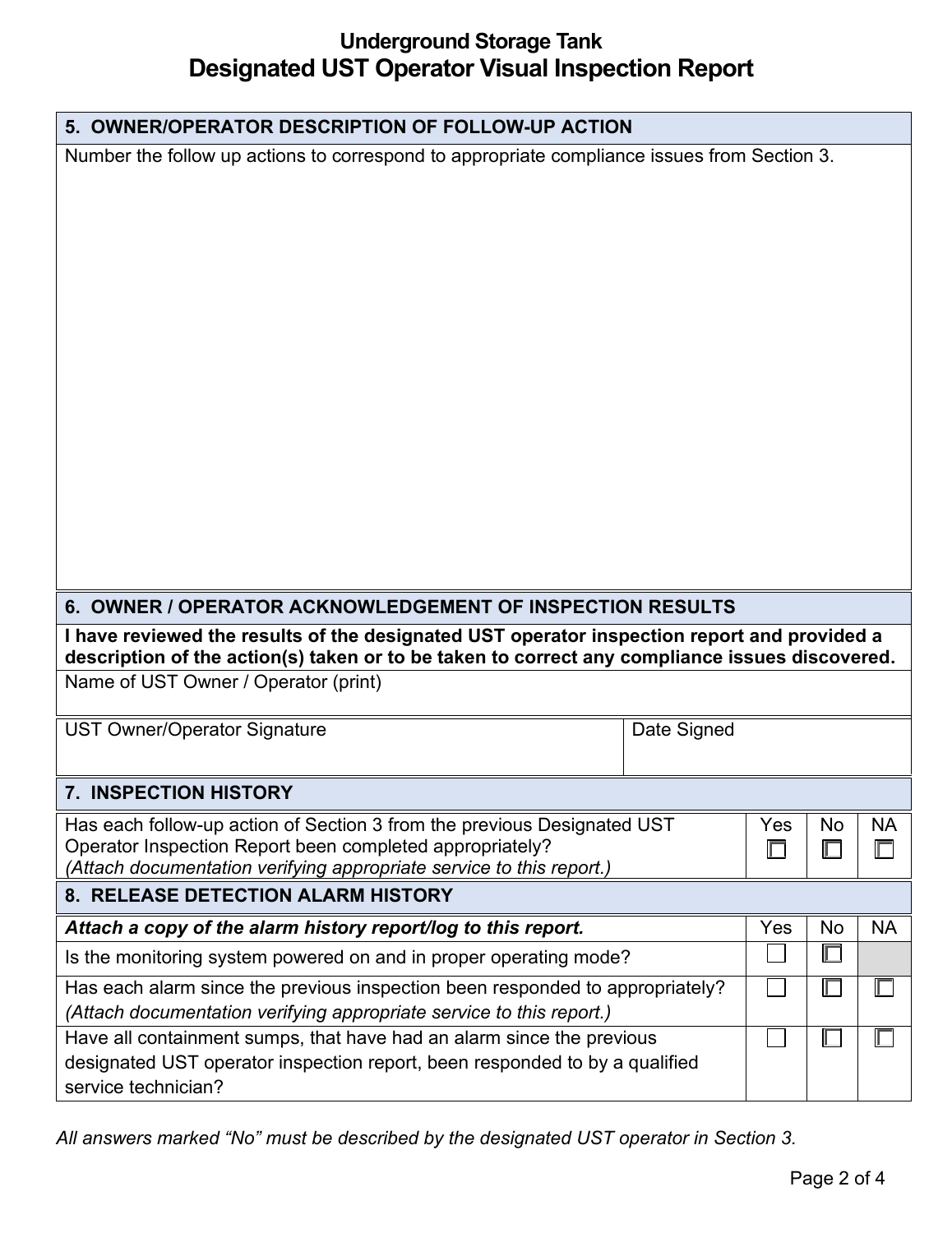# **Underground Storage Tank Designated UST Operator Visual Inspection Report**

| 9. UST SYSTEM INSPECTION                                                                           |            |                 |                             |     |           |
|----------------------------------------------------------------------------------------------------|------------|-----------------|-----------------------------|-----|-----------|
| List below and in Section 3 all containment sumps that have had a release detection alarm          |            |                 |                             |     |           |
| since the previous Designated UST Operator Inspection Report and have not been responded           |            |                 |                             |     |           |
| to by a qualified service technician. Containment sumps listed below require a visual              |            |                 |                             |     |           |
| inspection for damage, water, debris, hazardous substance, and proper sensor location.             |            |                 |                             |     |           |
| Is the containment sump free of damage, water, debris, and hazardous substances?                   |            |                 |                             |     |           |
| <b>Containment Sump ID</b>                                                                         | Yes        | <b>No</b>       | <b>Containment Sump ID</b>  | Yes | <b>No</b> |
|                                                                                                    |            |                 |                             | Γ   |           |
|                                                                                                    |            |                 |                             |     |           |
| Are all sensors in visually inspected containment sumps located to detect a release at             |            |                 |                             |     |           |
| the earliest opportunity?                                                                          |            |                 |                             |     |           |
| Is the spill containment free of damage, water, debris, and hazardous substances? Is the fill pipe |            |                 |                             |     |           |
| free of obstructions? Is fill cap securely on the fill pipe?                                       |            |                 |                             |     |           |
| <b>Spill Containment ID</b>                                                                        | <b>Yes</b> | No <sub>1</sub> | <b>Spill Containment ID</b> | Yes | <b>No</b> |
|                                                                                                    |            |                 |                             |     |           |
|                                                                                                    |            |                 |                             |     |           |
|                                                                                                    |            |                 |                             |     |           |
|                                                                                                    |            |                 |                             |     |           |
|                                                                                                    |            |                 |                             |     |           |
| Is the UDC free of damage, water, debris, and hazardous substances and all sensors located to      |            |                 |                             |     |           |
| detect a release at the earliest opportunity?<br>$\Box$ No UDC(s) at this facility                 |            |                 |                             |     |           |
| <b>UDC ID</b>                                                                                      | <b>Yes</b> | <b>No</b>       | <b>UDC ID</b>               | Yes | <b>No</b> |
|                                                                                                    |            |                 |                             |     |           |
|                                                                                                    |            |                 |                             |     |           |
|                                                                                                    |            |                 |                             |     |           |
|                                                                                                    |            |                 |                             |     |           |
|                                                                                                    |            |                 |                             |     |           |
|                                                                                                    |            |                 |                             |     |           |
|                                                                                                    |            |                 |                             |     |           |
| Mechanical float mechanisms used in UDCs.                                                          |            |                 |                             |     |           |

*All answers marked "No" must be described by the designated UST operator in Section 3.*